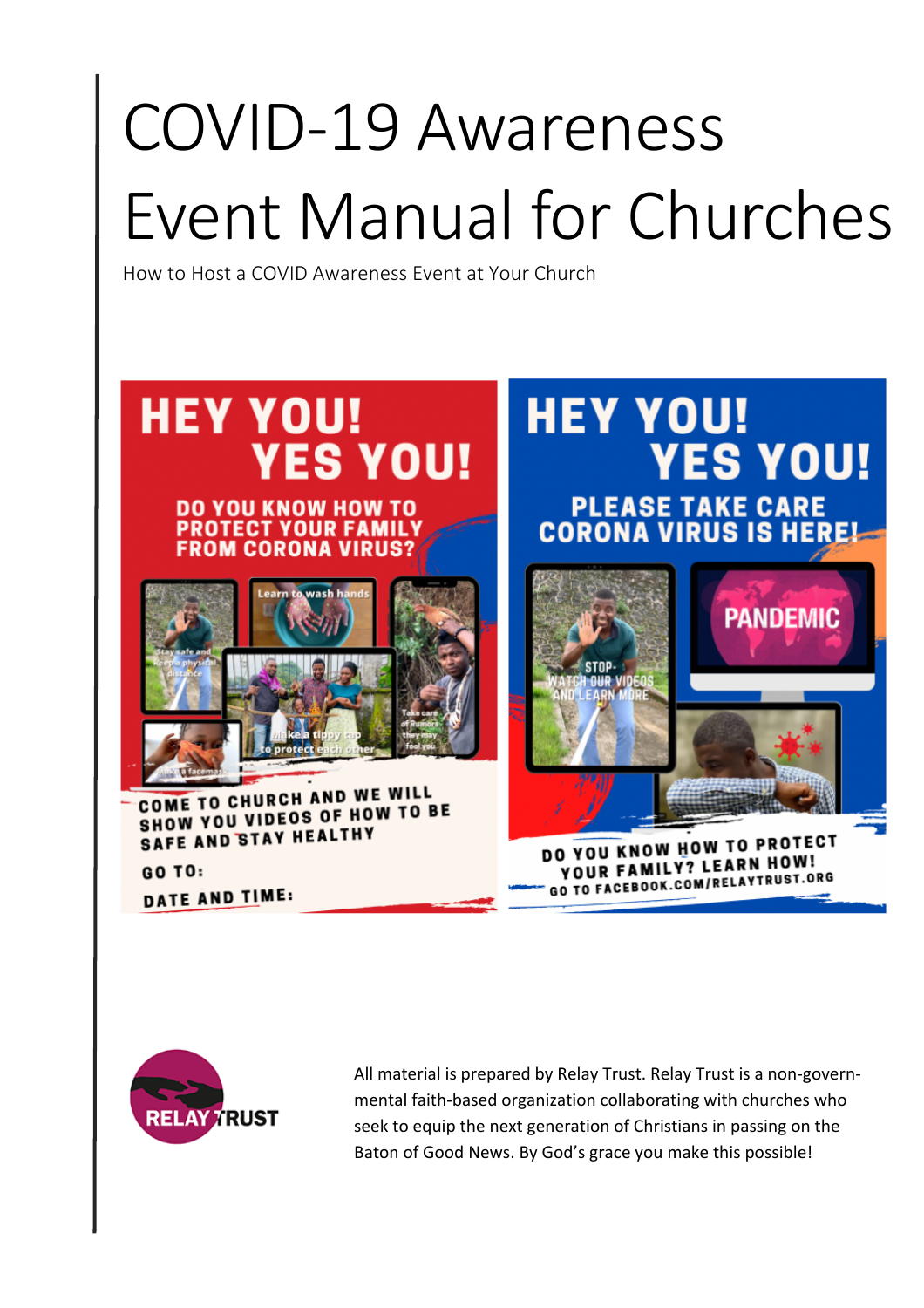# COVID Awareness Event Manual for Churches

*The aim of this event is for your church to engage with the people of your community. Giving them solutions to their current challenges helps them see that the church is relevant. This is a good opportunity for ministry and for making connections within the community.* 

#### Before the Event --

 The first step is to pray to God for guidance. Pray for God to touch peoples' hearts and lead them to church. Pray that God will help you meet peoples' needs with love and wisdom.

Print the posters. (See Appendix A for the different posters available).

 Decide on the time and venue for the event. It could be half an hour before or after church service on Sundays or Midweek Service, or anytime during another weekday.

Write the time and venue on the posters.

Post the posters around in the city, at stores, at the church, and other public places.

 Decide which of the tutorials you want to make use of. You should not use more than three per event. However, you could show three before a church service and then three afterwards. Visit our homepage https://relaytrust.org/video-resources/ to download the videos. (See Appendix B for a list of the different tutorial videos available).

 Gather any equipment needed if you want to also show live practical demonstrations after the Video Tutorials (See Appendix B for the items we suggest you use for the different tutorials).

 Engage some young people who are skilled in WhatsApp or Zender, etc., to be present and help with demonstrations and file transfers, so participants can bring copies of the videos with them home afterwards. Make sure they all have the video tutorials you decided to use on their phones.

 The day before the event, make sure you have the videos downloaded on a computer or USB, and have tested them beforehand. Test the PowerPoint projector (or big screens) and sound system as well, and make sure you have fuel for the generator.

#### The Day of the Event --

Pray for the event and the people who are coming to church to attend it.

 Make sure you are fully set up and all equipment and media are running one hour before the event begins, so you are ready to receive people and can focus on giving them a good experience. Consider playing some Christian worship music to attract the attention of by-passers. Make sure there is space between family groups, so you can maintain a physical distance. Consider marking the pews, so people will know where they can sit.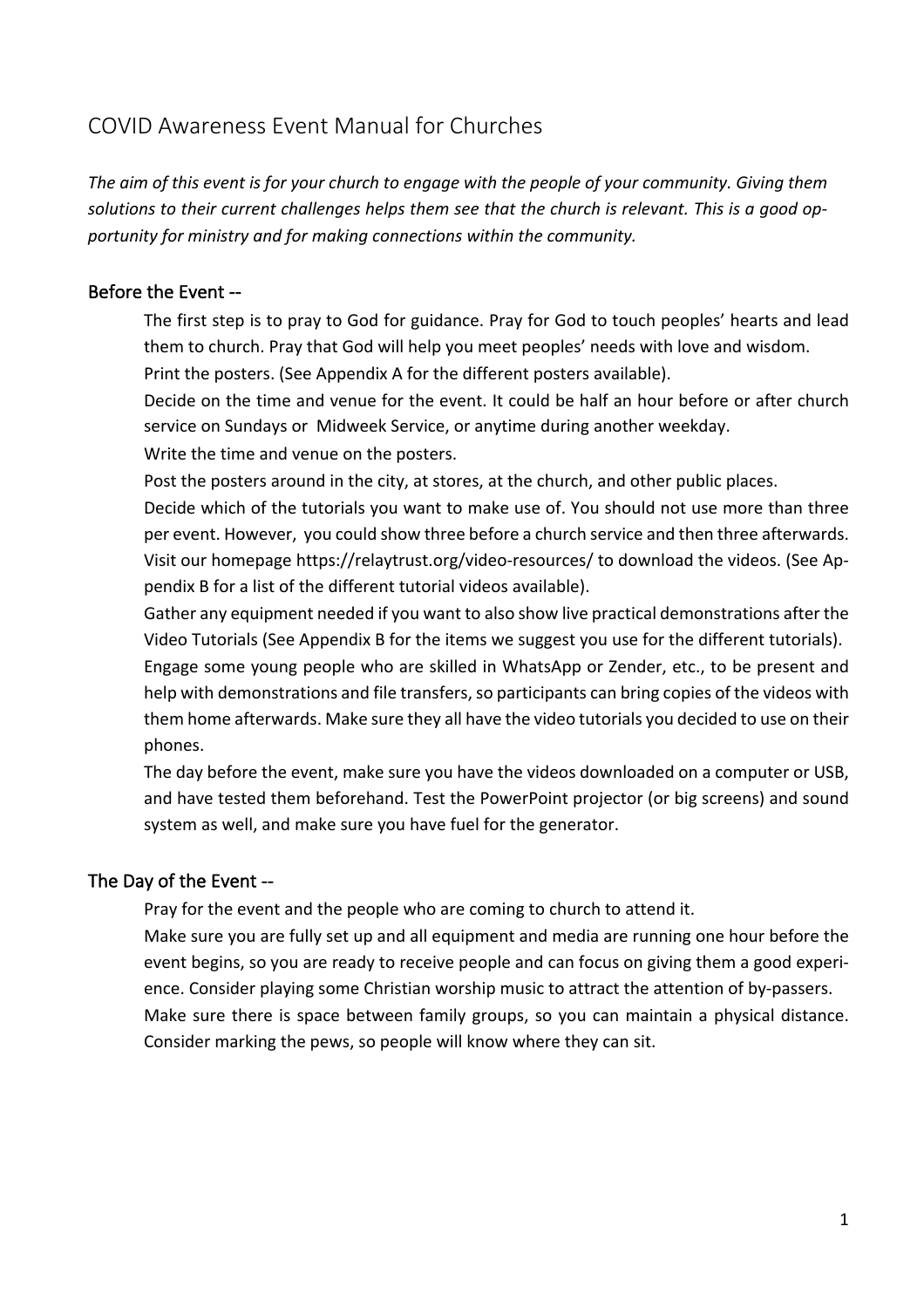#### During the Event –

We suggest either showing all 6 videos at one event or doing 2 events with three videos at each event.

One Event – Start by showing the Group 1 Videos (see Appendix B), then hold the church service, and immediately after begin showing the Group 2 Videos.

Two Events **–** Start by showing Group 1 Videos then hold a church service. Sometime later hold the second event and start by showing the Group 2 Videos.

 When it is time for the event to commence, begin by welcoming people and have a short prayer. Consider ending your welcome by singing a chorus. (See Appendix C for suggestions). Introduce the videos: What are they about? Why are their messages important? Consider preparing questions, so you can involve the participants. (See Appendix C for examples of introductory questions to ask).

Play the tutorial videos, one at the time.

 Ask questions about what happened in the video after each video. Ask to hear what people noticed. Make sure to give people time to ask questions as well. Be ready to show the same video twice, if people disagree on what happened in the video. (See Appendix C for examples of questions to ask for each tutorial).

 Follow up with practical exercises, e.g. let people practice safe handwashing. (See Appendix C for examples of practical exercises to use).

 Offer to share the tutorial videos to the participants' mobiles (have the young people help do this).

Offer prayers for people who need them.

Invite people to stay for the church service.

 Thank people for coming and let them know they are most welcome to attend church, another awareness event, a Bible study, or other meetings you may offer from the church. If you have already decided on the time and place for a next event, share this with them.

#### After the Event -

Give God thanks for the day and for the people he has sent to you.

 Send a short report back to Mr Sillah. (See Appendix D for a form to use for the report and Mr Sillah's contact information).

*Thank you for passing on the baton of Good News – By God's grace, you make it possible! On behalf of the entire Relay Trust team, "Remain Blessed!"*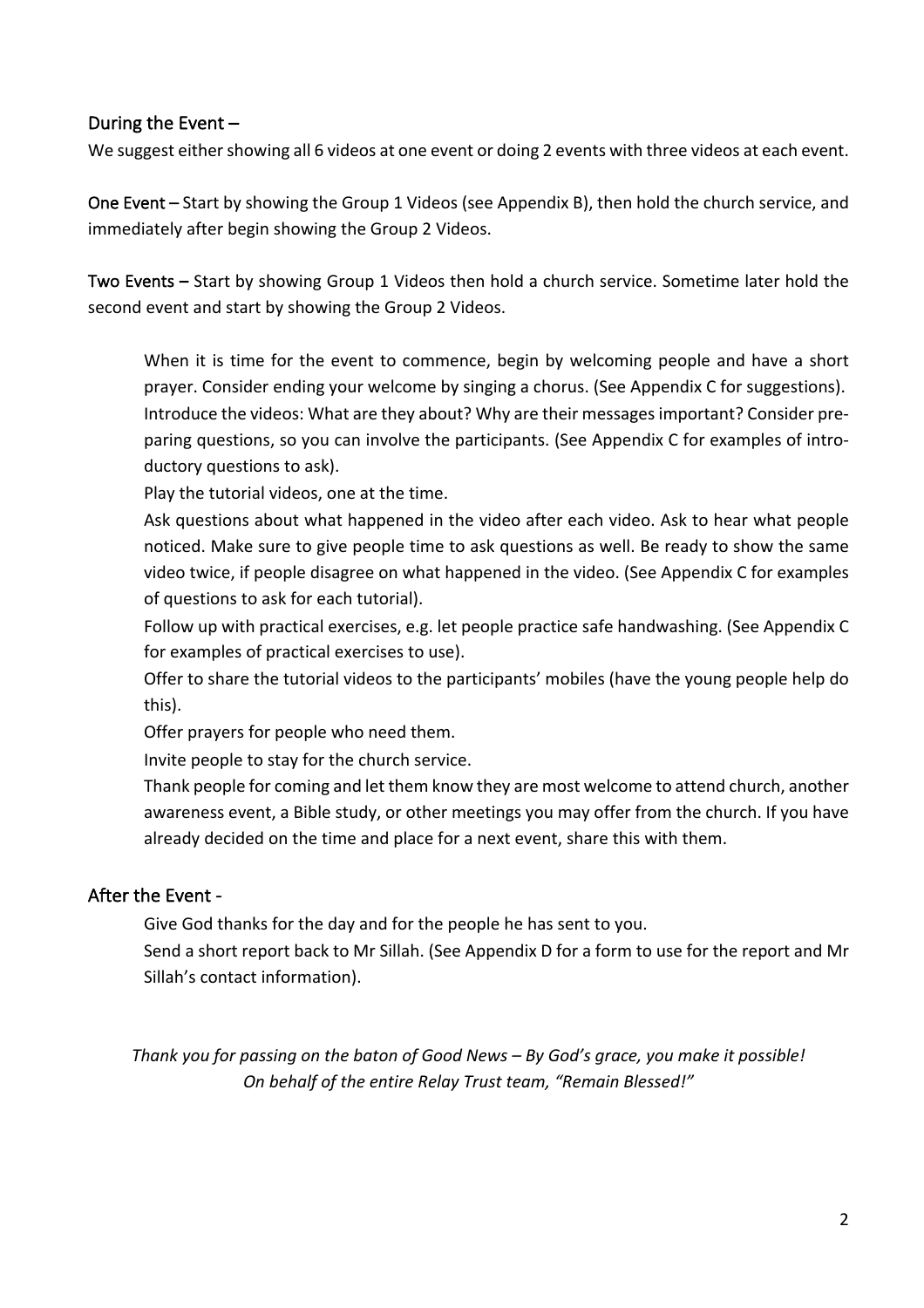# Appendix

# Appendix A:

We provide posters through email and free download on our webpage https://relaytrust.org/videoresources/. These are sent in high quality for printing. We suggest printing at the A2 or A3 size. Choose which poster to use according to your purpose. We have an universes poster as seen below and one where you can add you own picture.



The red poster encourages people to come to a Church Event and learn more. The blue poster creates awareness of COVID-19 and reminds people to be careful.

### Appendix B:

Here are the different Video Tutorials available. We suggest that you follow each video with a live practical demonstration. You can have just one person do the demonstration or get several volunteers to try. Listed here are the items needed for each demonstration. We recommend that you show the videos in groups of three videos and in this order.

| <b>Group 1 Videos</b>                           | <b>Group 2 Videos</b>                        |
|-------------------------------------------------|----------------------------------------------|
| Handwashing: Use the tippy tap setup.           | <b>Symptoms:</b> List of symptoms            |
| Tippy Tap: 4 sticks, nail, jerrycan, rope, soap | Face Mask: Small squared pieces of cloth and |
| Keep Your Distance: A ruler or tape measure     | rubber bands                                 |
| at least 1 meter long                           | <b>Rumours: Nothing</b>                      |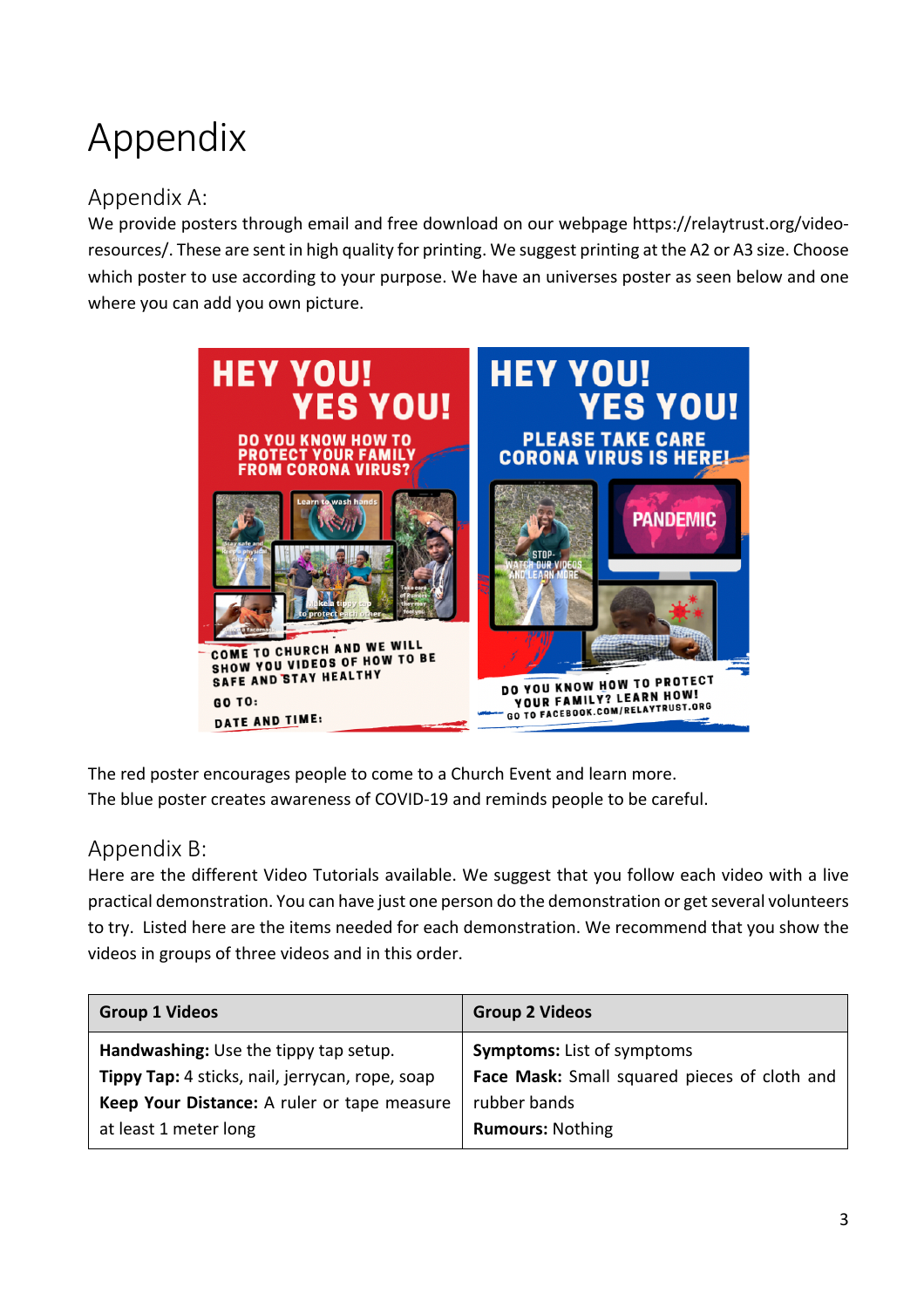# Appendix C: Suggestions for the Event Leader

Provided here are some things to say to provide clarity and questions to ask to involve the audience and make sure they understand.

A suggested program would follow something like below.

#### Introduction 1

*Welcome to our COVID Awareness Event. My name is … and I am very happy to see all of you. First, we will show you three videos on how to protect yourself and your family, and afterwards, we will try it out ourselves. Please get ready and enjoy the videos.* 

You can repeat this introduction after the church service if you are going to show the next three videos after church.

#### Questions and Instruction for Group 1 Videos

Questions:

- **Handwashing questions:** *What did you notice? Did you learn something new?*
- **Tippy Tap questions:** *What do you think is the purpose of a tippy tap? Can anyone make it?*
- **Keep Your Distance questions:** *After seeing this video would you change the way you cough? How much physical distance should you keep? What do you think is important in order to have good health?*

#### Instructions for the Live Practical Demonstration:

*Thank you for paying attention to these training videos. Now, if you would like to see how we build a tippy tap and then wash your hands, you can try it out over here, together with … You can also take these rulers of one meter and practise to move around and maintain physical distance, together with … If you would like these videos you can get them from … over there. Afterwards, we would like to invite you to our church service. (After church we have 3 new videos, we would like to show to you all, together with another practical demonstration.) If you have any questions you can remain here with me, if you need prayers please go to … and they will pray for you. Thank you.*

#### During Church

We recommend the pastor pray for the people present to stay safe throughout the outbreak, for the people who are suffering from COVID, their loved ones, and anyone living in fear of the disease. Pray also for health workers, vendors at marketplaces, and others whose work brings them into close contact with many people, making them extra vulnerable to COVID.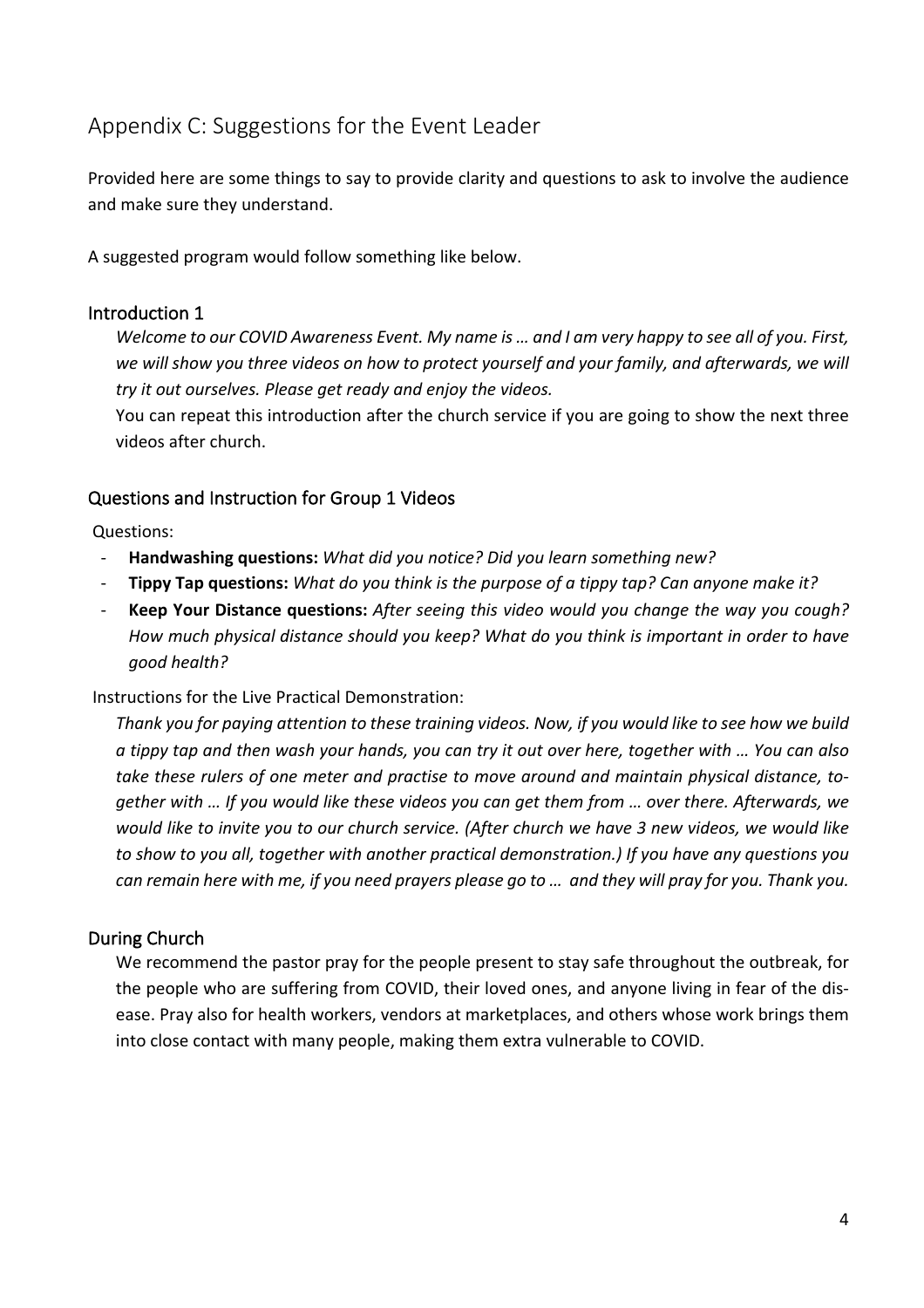#### Introduction 2

*Welcome to our COVID Awareness Event. My name is … and I am very happy to see all of you. First, we will show you three videos on how to protect yourself and your family, and afterwards, we will try it out ourselves. Please get ready and enjoy the videos.* 

#### Questions and Instruction for Group 2 Videos

Questions:

- **Symptoms questions:** *What did you notice? Can you remember any of the symptoms? What do you need to do when you feel sick?*
- **Face Mask questions:** *Has anyone tried to make a facemask? Afterwards we can do it together.*
- **Rumours questions:** *Have you experienced any false rumours? What is the silliest rumour you have heard? How can you protect yourself from rumours?*

Instructions for the Live Practical Demonstration:

*Thank you for paying attention to these training videos. Now if you would like to make your own facemask you can try it out over here, together with … You can also take this test and see if you can memorise all the symptoms together with … If you would like these videos you can get them from … over there. If you have any questions you can remain here with me, if you need prayers please go to … and they will pray for you.* 

#### At the End of the Event

*Thank you for coming here today. We would like to invite you to church again next Sunday (or to Bible study or another church event). Until then God bless you all and have a good Sunday, thank you.*

# Appendix D: Schedule to use for the feedback report

Your feedback is very important to us. On the next page is a form that you can print and use to send feedback to us about your event. This helps us know if these resources are useful or need improvement.

Please send the feedback reports to Mr. Abdul Rahim Sillah at this email: ars@relaytrust.org